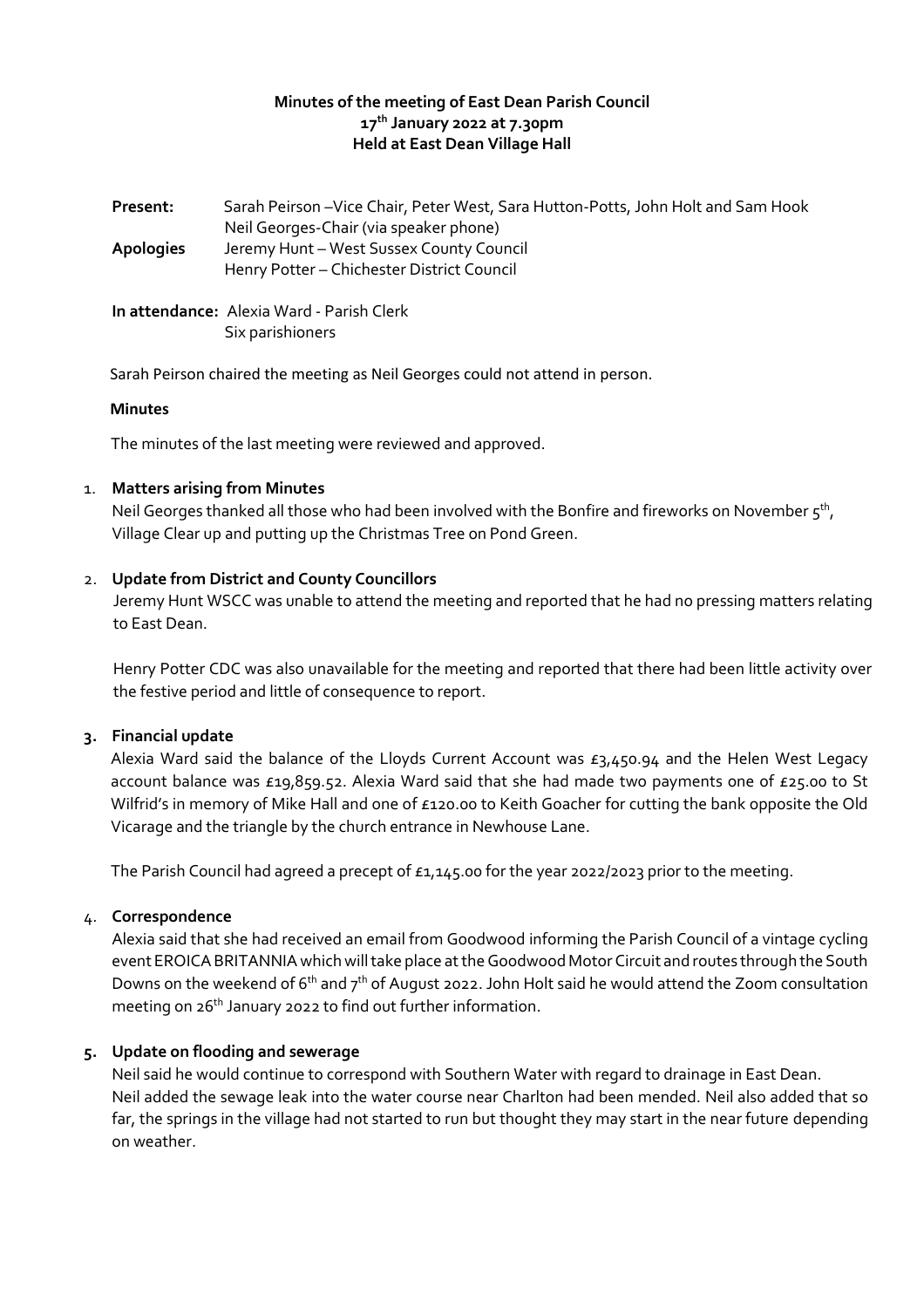## **6. Update and Highways**

Neil Georges noted that the Parish Council will continue to monitor the state of the roads and report where necessary. The Council also noted a road closure on East Dean Hill on 25th January 2022 for Scottish and Southern Electric to have access for essential tree works under power lines.

## 7. **Update from Parish Councillors**

John Holt said that he had all the relevant information to update the Winter Management Plan and would circulate soon.

Sam Hook said that she would recruit more parishioners to help form a group to initiate the Community Speed Watch.

Sara Hutton-Potts reported that there were only a couple Guys entered into the competition and if there was to be more participation, we would have to think of ways to make it more interesting for the children of the village.

Sarah Peirson reported that there had been no planning applications.

Neil said that he would contact Josh Collins re the silt accumulation beneath the out fall of the catch pits in the pond.

Peter West said that he had removed the remainder of the Christmas Tree from Pond Green.

## **8. Any Other Business**

## - **The Queens Platinum Jubilee Beacon**

The Parish Council agreed to organise the lighting of a Beacon on the evening of 2<sup>nd</sup> June 2022 to celebrate the Queens Platinum Jubilee. Sarah Peirson, John Holt and Alexia Ward formed a committee to run the event and invited Tim Weeks to join them. The initial meeting will be held on 18<sup>th</sup> February at 6.30pm. If anyone would like to help with organising this event please contact Sarah Peirson at [eastdeanparishcouncilsarah@gmail.com](mailto:eastdeanparishcouncilsarah@gmail.com)

## - **Bench Proposals**

Alexia Ward said she had been contacted by the River Hope Project, who had placed their sculpture on Pond Green during a sponsored walk in July, to ask if they would be able to place a sculptured bench in the Village Hall grounds. The Parish Council discussed the request and decided that it was more appropriate to only allow benches for those with a strong connection to the village. Neil said he would reply to the organiser.

Alexia said she had been approached by a resident asking if they could place a tree or bench on Pond |Green as a lasting memorial .The Parish Council decided more information was needed and that Neil would contact them.

## - **Goodwood Paddock**

Sara Hutton-Potts asked if the small paddock at the western end of the village could be used as a recreational space or an area to plant trees. Neil Georges asked Sara to contact Goodwood and find out whether it was feasible.